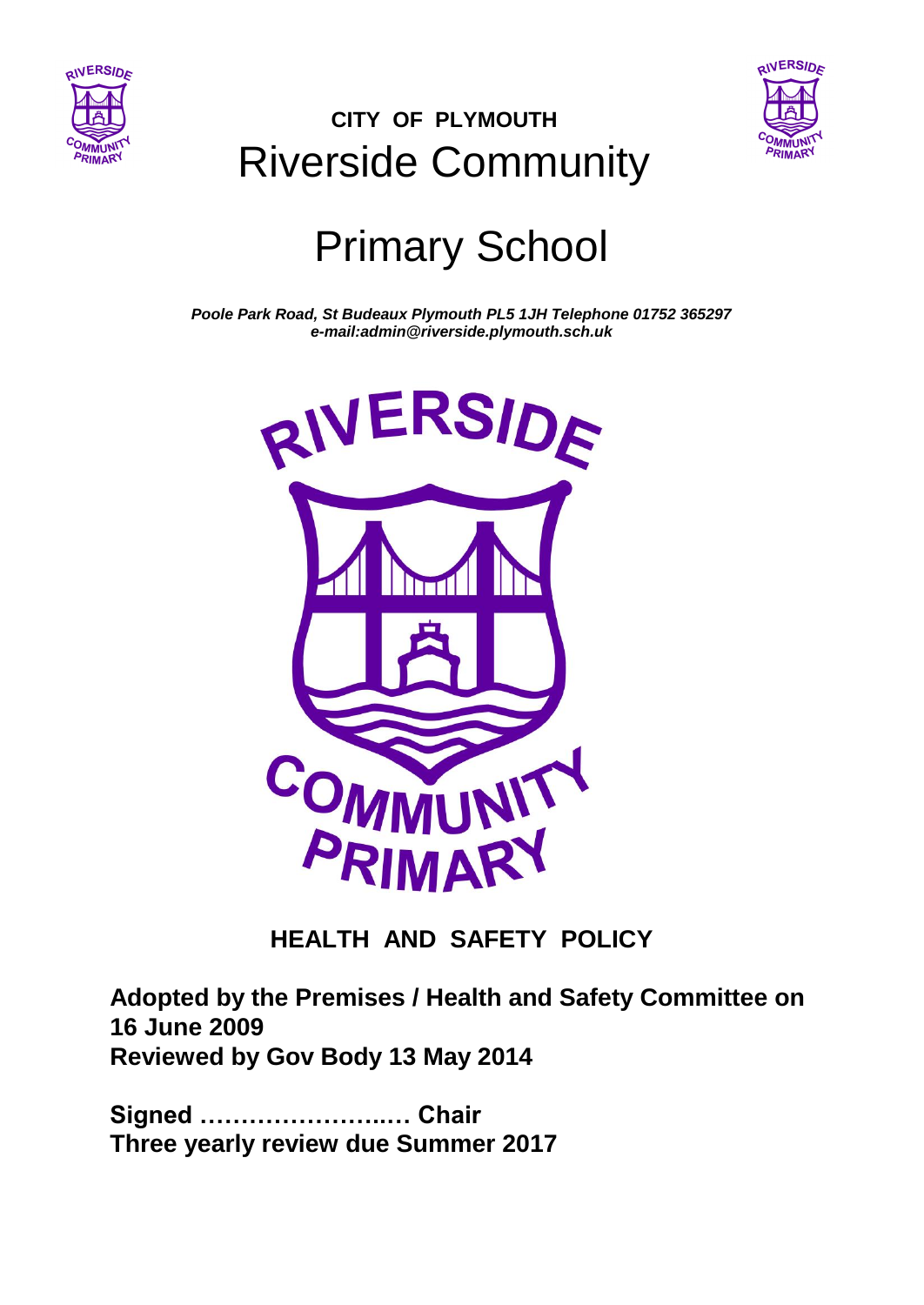### **CONTENTS Page**

| 1.0 | Health and Safety Policy - Statement of Intent     |                                                         | 1         |
|-----|----------------------------------------------------|---------------------------------------------------------|-----------|
| 2.0 |                                                    | Organisation (People and Their Duties)                  | $3 - 8$   |
| 3.0 | Recommended arrangements (Systems and Procedures): |                                                         | 9         |
|     | 3.1                                                | Premises/Site/Workplace/Office etc.                     | 9         |
|     | 3.2                                                | <b>Risk Management and Completing Risk Assessments</b>  | 9         |
|     | 3.3                                                | <b>Accident/Incident Reporting</b>                      | 9         |
|     | 3.4                                                | First Aid and it's Provision in the Workplace           | $9 - 10$  |
|     | 3.5                                                | Fire and Emergency Procedures                           | 10        |
|     | 3.6                                                | Substances Hazardous to Health and COSHH<br>Assessments | 10        |
|     | 3.7                                                | Security of Persons and Premises                        | 10        |
|     | 3.8                                                | Safety in Kitchens                                      | 10        |
|     | 3.9                                                | <b>Contractors and CDM Regulations</b>                  | 11        |
|     | 3.10                                               | The Safe use of Pesticides                              | 11        |
|     | 3.11                                               | Asbestos                                                | 11        |
|     | 3.12                                               | <b>Electricity at Work</b>                              | 11        |
|     | 3.13                                               | <b>Work Equipment</b>                                   | 11        |
|     | 3.14                                               | Storage of Flammable Liquids                            | $11 - 12$ |
|     | 3.15                                               | <b>Safety Signs</b>                                     | 12        |
|     | 3.16                                               | Ionising Radiation                                      | 12        |
|     | 3.17                                               | Swimming/Therapy Pools                                  | 12        |
|     | 3.18                                               | <b>Sports Facilities and Activities</b>                 | 12        |
|     | 3.19                                               | <b>Manual Handling and Lifting</b>                      | $12 - 13$ |
|     | 3.20                                               | Use of Display Screen Equipment (DSE).                  | 13        |
|     | 3.21                                               | Safe use of Vehicles on Council Property                | 13        |
|     | 3.22                                               | <b>Access Equipment and Working at Heights</b>          | 13        |
|     | 3.23                                               | Good House Keeping                                      | 14        |
|     | 3.24                                               | Communication                                           | 15        |
|     | 3.25                                               | Training                                                | 15        |
|     | 3.26                                               | <b>Safety Audits and Inspections</b>                    | 15        |
| 4.0 | General                                            |                                                         | 15        |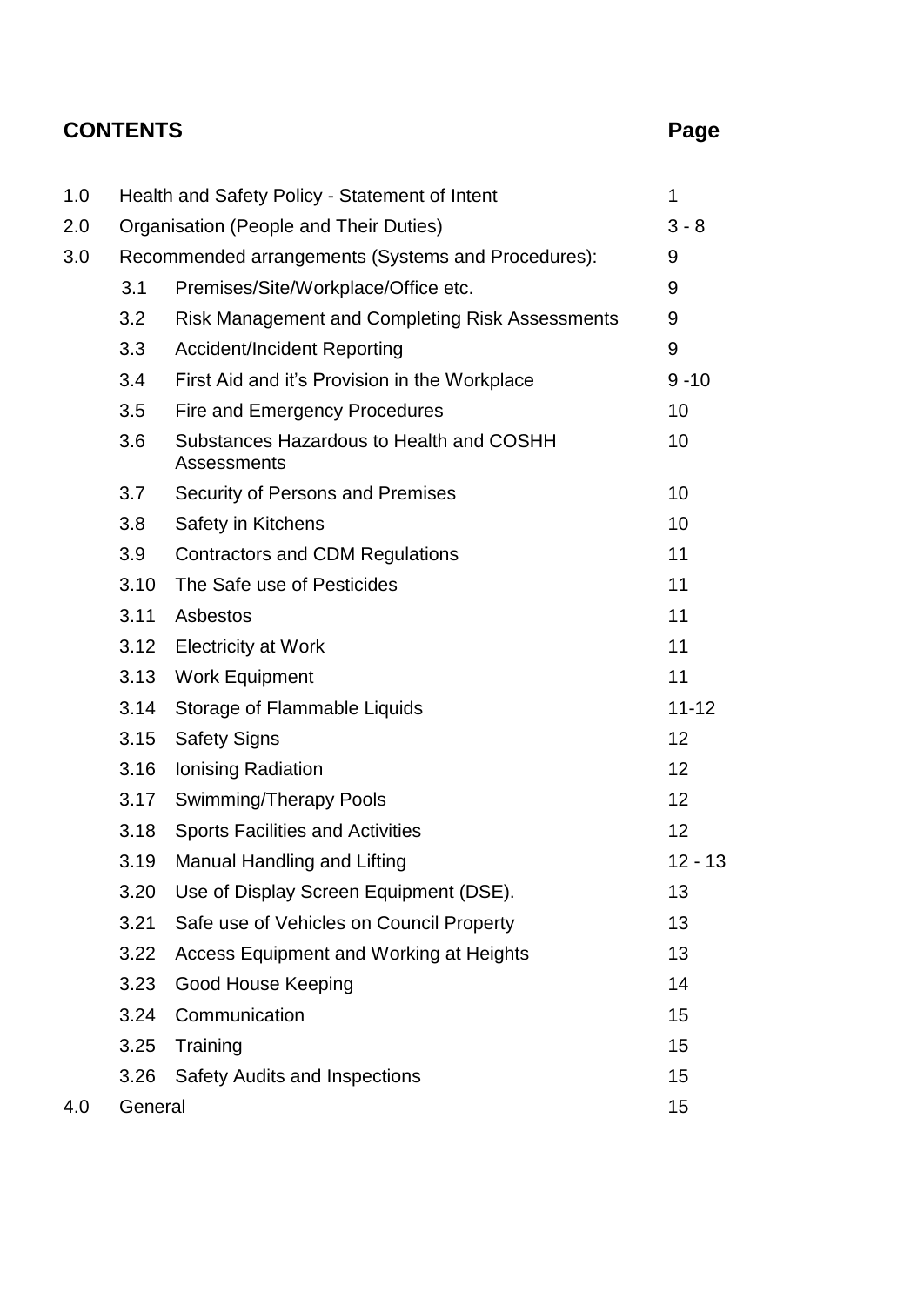#### **1.0 HEALTH & SAFETY POLICY**

#### 1.1 **Statement of Intent**.

- 1.1.1 This is a Statement of Organisation and Arrangements for Riverside Community Primary School. The statement does not replace Plymouth City Council's General Statement of Policy but is supplementary to it for the benefit of all users of the premises. Copies of the above document, along with other information on health, safety and welfare matters will be found in the School Room.
- 1.1.3 Riverside will, so far as is reasonably practicable, ensure the health, safety and welfare at work of all its employees. The School will also ensure, so far as is reasonably practicable, that non-employees such as visitors, pupils and contractors are not exposed to health and safety risks from the work activities of The School.
- 1.1.4 The School is committed to achieving compliance with and beyond, the minimum requirements of the Health and Safety At Work etc Act 1974 (HASWA) and associated Regulations.
- 1.1.5 The School will, so far as is reasonably practicable:
	- a) ensure that adequate resources are made available to ensure the effective implementation of this Policy and to ensure the health and safety of staff and others affected by the School's activities;
	- b) ensure that a advice is sought from competent persons on legal requirements for health and safety and on current best practice;
	- c) ensure that suitable and sufficient assessments are undertaken and recorded of all significant health and safety risks to staff, visitors and other third parties, from it's work activities and that any control measures adopted are selected using the hierarchical approach to risk control required by the Management of Health and Safety at Work Regulations;
	- d) provide and maintain plant and systems of work that are safe and without risks to health;
	- e) make arrangements for ensuring safety and absence of risks to health in connection with the use, handling, storage and transport of articles and substances;
	- f) maintain any place of work under its control in a condition that is safe and without risks to health;
	- g) provide and maintain a working environment for its employees and visitors that is safe, without risks to health, and adequate as regards facilities and arrangements for staff welfare at work;
	- h) provide such information, instruction, training and supervision as is necessary to ensure the health and safety at work of its employees and governors, including temporary staff and visitors, and information on risks for visitors and employees of other organisations who are working in Council premises;
	- i) provide for the use of its employees, such personal protective equipment as is necessary to ensure their health and safety at work;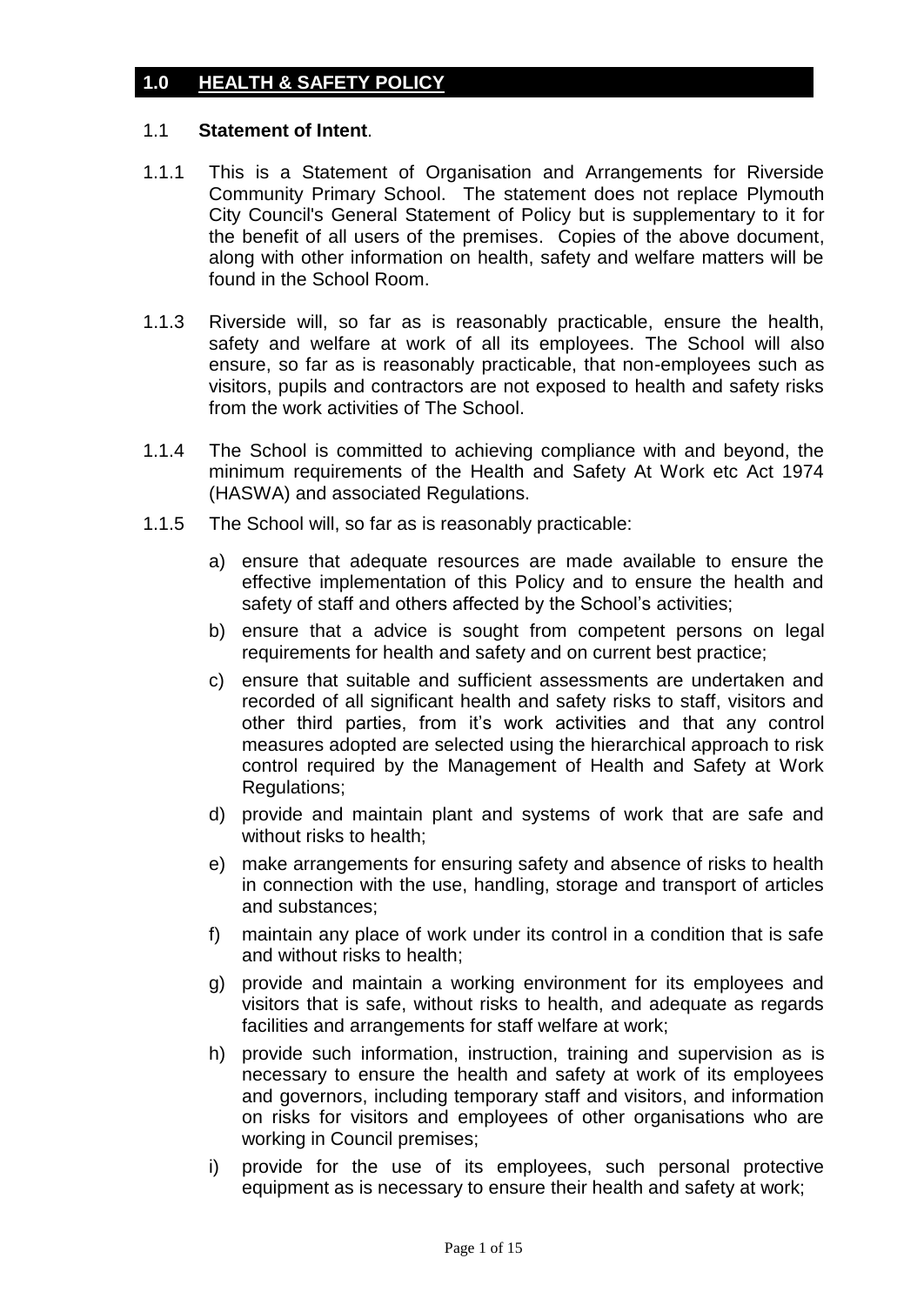- j) give special consideration to employees or visitors with disabilities or language difficulties that may affect their awareness and/or understanding of health and safety information;
- k) make arrangements for the provision of a suitable occupational health service for staff;
- l) monitor health and safety performance to verify that The School's Health and Safety Policy is being implemented and health and safety standards are being maintained and progressively improved;
- m) develop and maintain a positive and proactive health and safety culture.
- 1.1.6 The School will ensure that adequate mechanisms are in place to effectively consult with employees and their representatives on health and safety matters.
- 1.1.7 The School recognises Health and Safety as an integral element of its business, and it will be given equal status alongside other management functions.
- 1.1.8 The School will ensure that appropriate systems are developed and maintained for the effective communication of health and safety matters throughout The School.
- 1.1.9 The School is committed to continuous improvement in health and safety performance and to this end will develop a Health and Safety Action Plan identifying key targets and areas for improvement in health and safety management and risk control. Progress with this plan will be monitored regularly by the Head Teacher and {Sub-Committee} of the Governing Body.
- 1.1.10 This Policy requires the commitment, co-operation and active involvement of all School employees to ensure its success and effectiveness.
- 1.1.11 All contractors and consultants working for The School are required to comply with this Policy.
- 1.1.12 The School will ensure that procedures are established for appointing and monitoring the competency of contractors.
- 1.1.13 The School will review this Policy Statement at least annually;
- 1.1.14 The School will ensure that this Policy is effectively communicated to all staff;

Failure on the part of any School employee, irrespective of their position, to comply with this Policy, including any safe system of work, may render that employee liable to disciplinary action and could result in criminal/civil proceedings.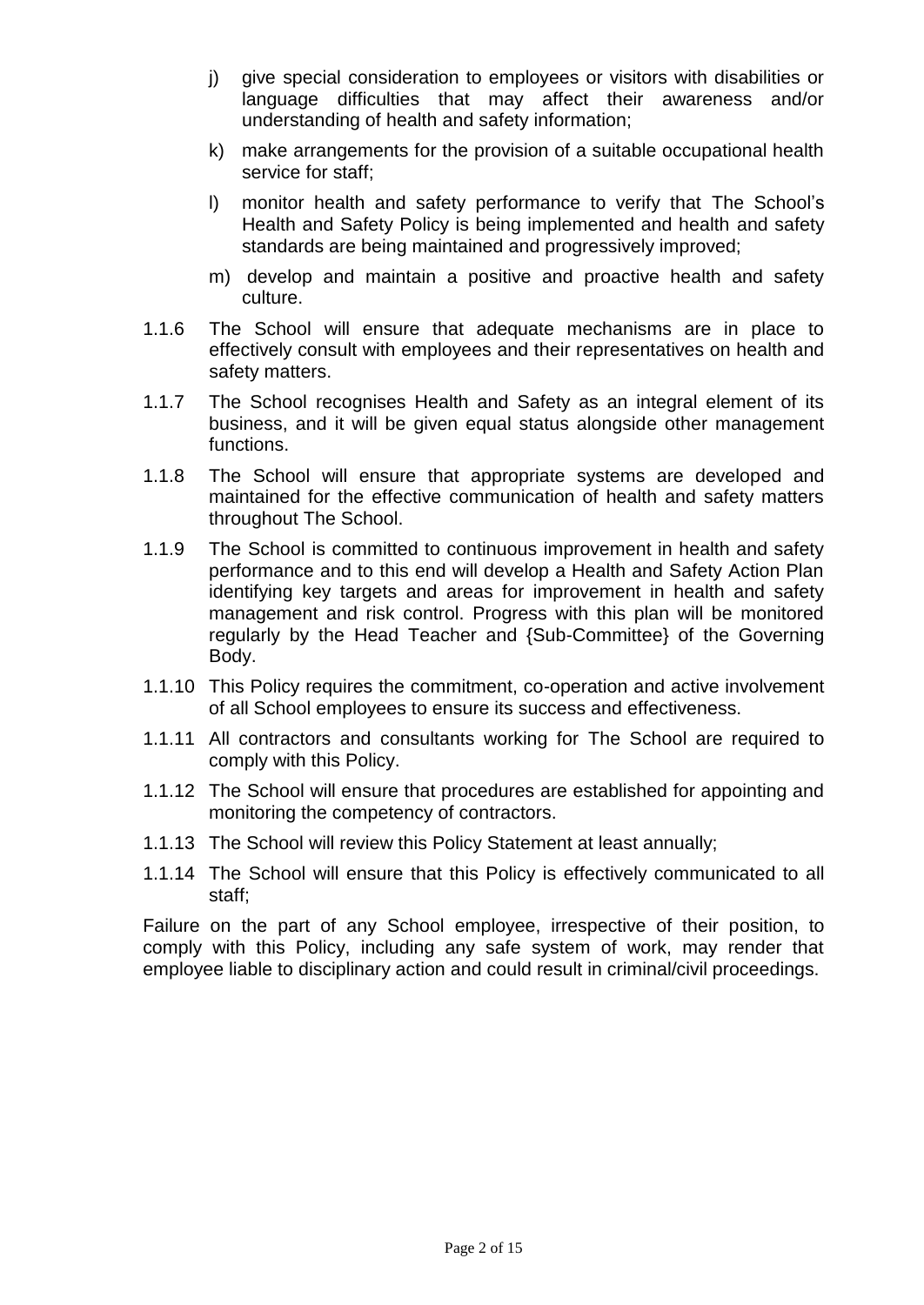#### **2.0 ORGANISATIONAL RESPONSIBILITIES FOR HEALTH & SAFETY**

Local Management of Schools requires School Staff, the Governing Body and the LEA to work together to that ensure health, safety and wellbeing objectives are achieved. Below are those with special responsibilities and their responsibilities under this Policy:

#### **2.1 The Governing Body**

#### **For Community Controlled Schools, in consultation with the Head Teacher, the Governors will:**

- 2.1.1 Ensure that suitable resources and strategic direction are available to discharge the School's health and safety responsibilities.
- 2.1.2 Monitor, via reports, the overall performance of the Schools health and safety management systems.
- 2.1.3 Ensure that any decision made is in line with the Council's or School's own policies and procedures as they relate to health and safety.

Governing Bodies in Voluntary Aided or Foundations Schools are subject to additional responsibilities.

#### **2.2 The Head teacher**

The day-to-day responsibility for all school health, safety and welfare organisation and activity rests with the Headteacher, who will:

- 2.2.1 Ensuring the effective implementation of Council health and safety policies and performance standards to ensure that health and safety risks to staff, visitors and third parties are properly controlled within their School.
- 2.2.2 Implementing the requirements of this Policy and for ensuring compliance with all health and safety legislation within their own School.
- 2.2.3 Demonstrating personal commitment to health and safety by providing visible and active leadership and leading by example.
- 2.2.4 Ensuring a positive health and safety culture is evident and a proactive approach to health and safety management is adopted within their School.
- 2.2.5 Ensuring all School business decisions (including new projects, procurement decisions, contractor selection, office moves etc.) fully take into account health and safety considerations and that health and safety risks are considered at an early stage during project design and planning.
- 2.2.6 Ensuring that School employees recognise health and safety as an integral element of their business, and that health and safety is given equal status alongside other management functions.
- 2.2.7 Ensuring the objectives and content of the Health and Safety Policy are fully understood by all School Managers and that all staff under their control are made aware of their duties and responsibilities in line with the Policy.
- 2.2.8 Ensuring that this Policy is brought to the attention of all employees.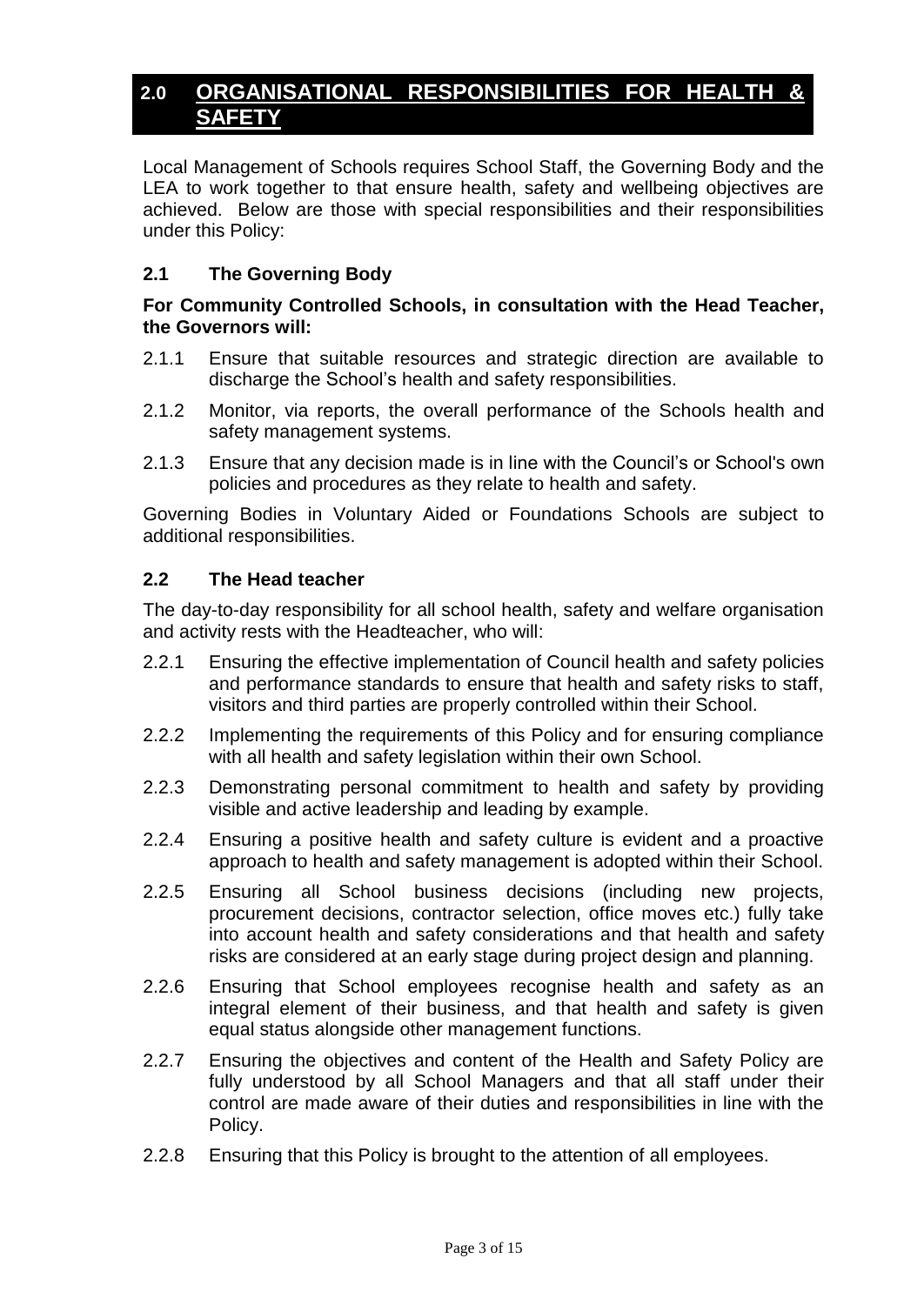- 2.2.9 Ensuring that School health & safety policies or procedures are reviewed annually, or when significant changes occur to their business, and that these are brought to the attention of all employees (including revisions).
- 2.2.10 Ensuring that health and safety is adequately resourced with both time and finances and that managers make adequate provision in their budgets for managing health and safety, to assist them in achieving the standards laid down by health and safety legislation, Policies, Performance Standards, etc.
- 2.2.11 Ensuring that the job descriptions of Managers, School Departmental Heads, and Responsible Persons, contain specific areas of responsibility for health and safety management relevant to their Service Area and school function.
- 2.2.12 Ensuring suitable persons are nominated to undertake key health and safety functions within the School, such as risk assessors, (to carry out Display Screen Equipment, manual handling, Hazardous substances, fire or other risk assessments), fire wardens, first aiders etc. and to ensure these individuals are adequately supported and suitably trained.
- 2.2.13 Co-operating and working closely with the Corporate Health, Safety and Wellbeing Team to achieve a safe and healthy working environment and obtaining competent advice and guidance where necessary.
- 2.2.14 Ensuring that within the School, adequate provision is made for consultation with employees, including Trade Union appointed safety representatives, on health and safety matters and within good time. As a minimum, 'health and safety' should be included as a standing item at team/management meetings.
- 2.2.15 Ensuring his/her own attendance at IOSH Managing Safely training.
- 2.2.16 The Head teacher will bring to the attention of the governing body any significant health and safety issues, will involve the governors in any policy matters and bring to their attention health and safety guidance received from the Education Service or Corporate Health, Safety and Wellbeing Team.

Full details of Head Teacher's responsibilities in relation to Health and Safety can be found in the Plymouth City Council Health, Safety and Wellbeing Policy.

#### **2.3 Headteachers Who Are Directly In Charge Of Council Premises And Establishments ('Persons In Control Of Buildings')**

The Headteacher is designated as 'The person in Control' of the premises, though they may delegate specific roles and functions to others.

Full details of the responsibilities of the Person in Control of Buildings can be found in the Plymouth City Council Health, Safety and Wellbeing Policy.

#### **2.4 Employees**

All Council Employees are directly responsible for:

- 2.4.1 Taking reasonable care for the health and safety of themselves and of other persons who may be affected by their acts and/or omissions.
- 2.4.2 Co-operating fully with their Manager or Responsible Person on all matters pertaining to their health and safety at work.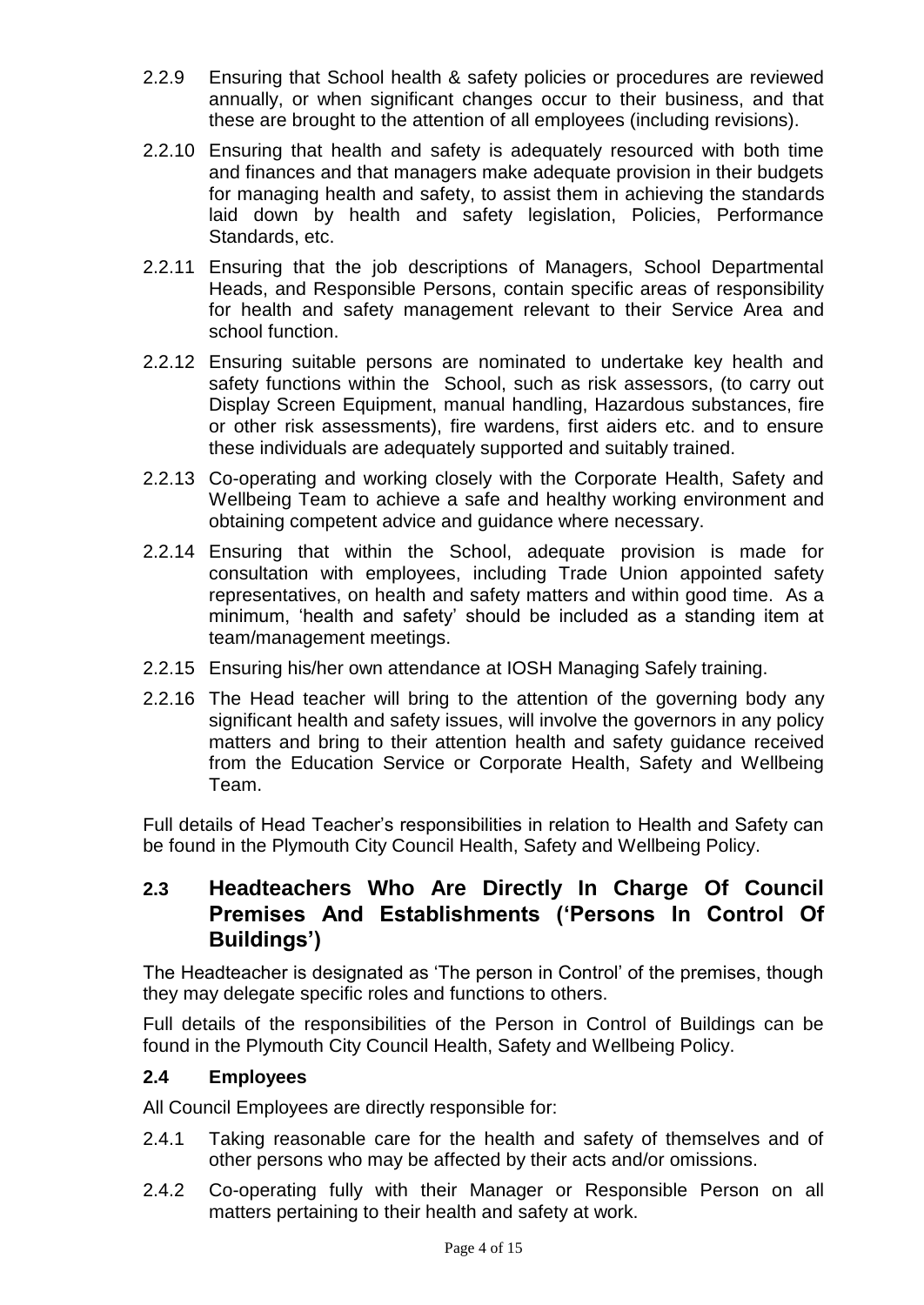- 2.4.3 Not recklessly or intentionally interfering with, or misusing any equipment, safety devices etc. that has been provided in the interest of their health and safety at work.
- 2.4.4 Reporting promptly, in the first instance to their manager or responsible person, any accidents, injury, significant near miss, incident of violence and aggression, cases of work-related ill.
- 2.4.5 Report to the relevant manager, any defect, hazard, damage or unsafe practices or other items that could give rise to an unsafe place of work or cause injury or ill health to others.
- 2.4.6 Wearing any protective clothing or equipment and using any safety devices that have been provided for their health and safety while at work.
- 2.4.7 Observing safety rules, complying with codes of practice, corporate and departmental health and safety policies and guidance, and adhering to safe working procedures at all times.
- 2.4.8 Acquaint themselves with, and comply with, the procedure to follow in case of a fire or other emergency.
- 2.4.9 Attending health and safety training as directed and undertaking their work activities in accordance with any health and safety training provided to them.
- 2.4.10 Attending local health and safety and safety induction on their first day of employment.
- 2.4.11 Wearing any authorisation badge/identity card that is issued to them, so that the authorisation badge/identity card is readily visible whilst in corporate buildings.

#### 2.5 **Staff With Special Responsibility**

The following staff have special responsibility:

Interserve FM has overall control of the Health and Safety of this Private Funding Initiative building. Mr Jones, Headteacher, remains Person In Charge.

- 2.6 These job-holders will be responsible for:
- 2.6.1 The local arrangements to ensure the effective control of risks within the specific areas under their control;
- 2.6.2 the local arrangements for the purchase, inspection and maintenance of equipment and its specification
- 2.6.3 the coordination of the school's health and safety policy in their own department or area of work, directly responsible to the Headteacher for the application of the health and safety procedures and arrangements;
- 2.6.4 establishing and maintaining safe working practices including arrangements for ensuring, as far as is reasonably practicable, the absence of risks to health and safety in connection with the use, handling, storage and transport of articles and substances, e.g chemicals, hot water, sharp tools, etc;
- 2.6.5 resolving health, safety and welfare problems referred to them by members of their staff or referring to the Headteacher or line manager any problems they area unable to resolve within the resources available to them;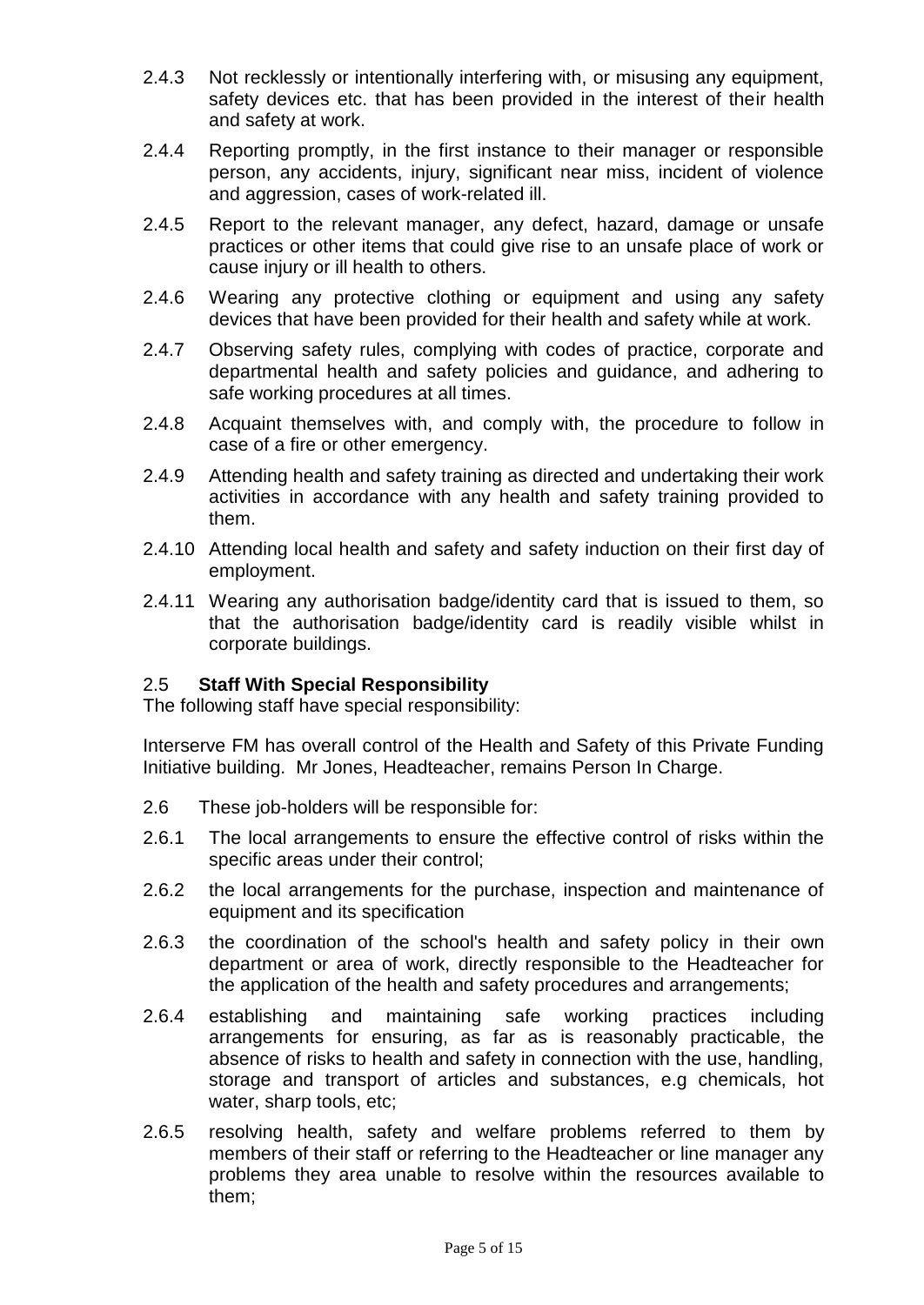- 2.6.6 ensuring that risk assessments are carried out when necessary, and on a regular basis within the overall programme for the school, on the activities and equipment for which they are responsible;
- 2.6.7 ensuring, as far as is reasonably practicable, that sufficient information, instruction, training and supervision is provided to enable employees and pupils to avoid hazards and to contribute positively to their own health and safety;
- 2.6.8 obtaining relevant advice and guidance on health and safety matters.

#### **2.7 Special Obligations Of Any Class Teacher**

In addition to the general responsibilities of employees, outlined above, class teachers are expected to:

- 2.7.1 raise any health and safety concerns outside their control related to their class area with their immediate line manager;
- 2.7.2 exercise effective supervision of pupils and know the emergency procedures in respect of fire, first aid and other emergencies, and to carry them out;
- 2.7.3 know the particular health and safety measures to be adopted in their own teaching areas and to ensure that they are applied;
- 2.7.4 give clear instructions and warnings to pupils as often as necessary; (this may be something that overlaps into behaviour policy and, in the event of an accident to a pupil, may help defend a claim)
- 2.7.5 set a good example by following safe working procedures personally;
- 2.7.6 ensure the use of protective clothing and guards where necessary;
- 2.7.7 avoid introducing any personal items of equipment or substances that may cause unacceptable risk in their use.
- 2.7.8 build in safety education in curriculum planning.

#### **2.8 School Health And Safety Representatives**

Safety Representatives are appointed by recognised Trade Unions.

At present there are no such Representatives.

Under the requirements of the Safety Committee and Safety Representative Regulations 1977, where Safety Representatives are appointed they will be given adequate time and facilities to fulfil their functions.

#### **2.9 The Pupils**

Pupils will be reminded that they are expected to:

- 2.9.1 exercise personal responsibility for the health and safety of themselves and others;
- 2.9.2 observe standards of dress consistent with safety and/or hygiene, as detailed within the appropriate curriculum safety guidelines;
- 2.9.3 observe all the health and safety rules of the school and, in particular, the instructions of staff given in an emergency;
- 2.9.4 use and not wilfully misuse, neglect or interfere with things provided for their health and safety;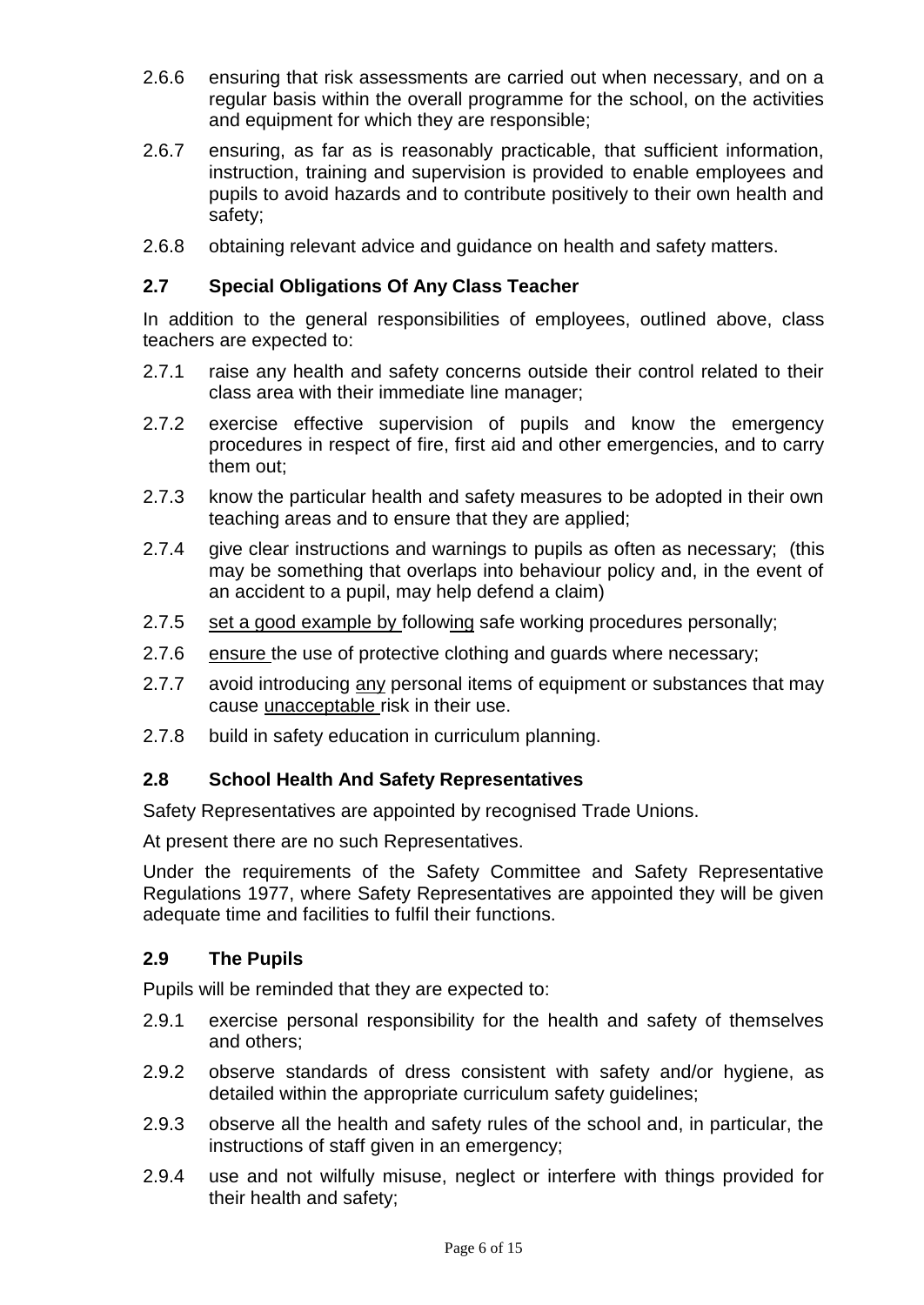#### **2.10 Contractors**

- 2.10.1 All contractors appointed by Interserve FM will be appropriately selected and competent in terms of health and safety
- 2.10.2 Contractors must be made aware of and abide by the school's health and safety policy and not endanger pupils, staff or other visitors to the site.
- 2.10.3 Interserve FM will be responsible for the coordination of contractors' activities on site, bearing in mind the guidance given in the *aide memoire* on small building works.
- 2.10.4 Interserve must ensure that any temporary rules, such as exclusion from parts of the premises, are made known to all staff, pupils and students and visitors to the premises. This might be achieved by the posting of suitable notices by Interserve FM, or by the contractor, in consultation with Interserve.
- 2.10.5 All contractors must report to Interserve before any work takes place and prior to each working session. Interserve should then inform the contractor of any conditions which may affect his safety and that of others.

#### **2.11 Visitors And Other Users Of The Premises**

- 2.11.1 Where facilities are shared, ensure that there are suitable and sufficient arrangements for communicating and coordinating health, safety and security policy and procedures with other occupiers, e.g Youth Service, Adult and Community Learning, catering and cleaning contractors, outside staff based in school.
- 2.11.2 The Health & Safety at Work Act etc 1974, Management of Health and Safety at Work Regulations 1999, and Occupiers Liability Act 1984, apply to all visitors to School premises / workplaces.
- 2.11.3 All visitors to Council establishments, must comply with the School and Council's Health and Safety Policy and procedures.
- 2.11.4 Head teachers, must ensure that a suitable system is implemented whereby visitors are required to record their visit to the particular premises (e.g. visitors book).
- 2.11.5 Where applicable visitors will be required to wear a 'visitors' identification badge that is supplied by the Headteacher.
- 2.11.6 Where reasonably practicable, visitors will be accompanied at all times by a responsible employee.
- 2.11.7 Should a fire/emergency occur or the fire alarm activated whilst visitors are on School premises, the person who is accompanying the visitors will take him/her to the fire assembly point.
- 2.11.8 Should an incident/accident occur involving a visitor this must be reported using the Councils Accident/Incident Reporting Form, and an investigation undertaken as soon as possible by the relevant Responsible Person.
- 2.11.9 If the incident is of a serious nature or fatal the Head Teacher and the Corporate Health and Safety Team must be contacted immediately.
- 2.11.10 Where applicable, adequate consideration must be given to visitors, contractors and members of the public in Service Unit risk assessments, including the provision of suitable and sufficient control measures.
- 2.11.11 Persons 'hosting' visitors including meeting convenors must ensure: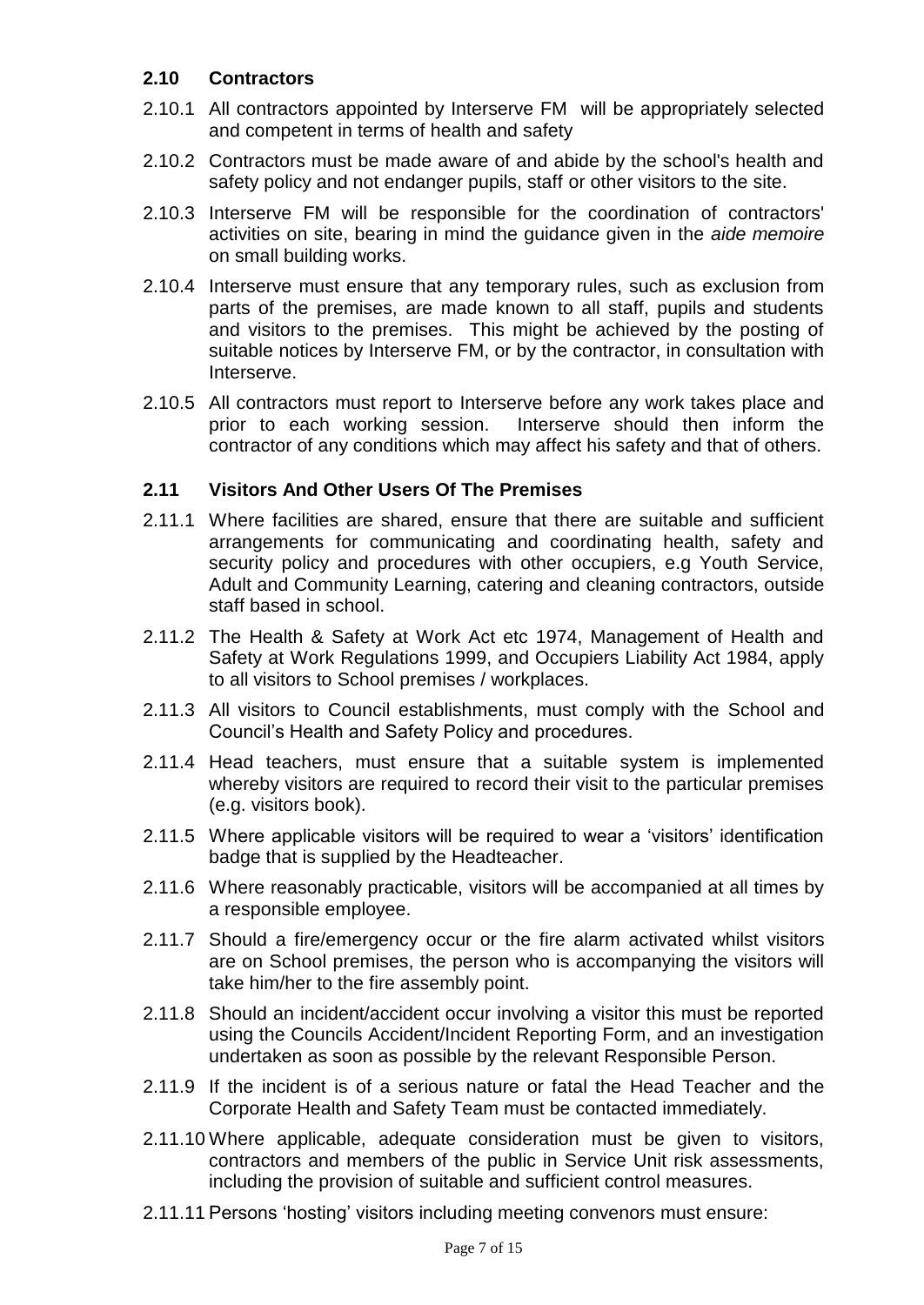- a) Visitors are alerted to the establishment's fire procedures,
- b) Visitors adhere to the School's 'No Smoking' Policy,
- c) Visitors park their vehicles in such a way so as not to obstruct fire escape routes, roads, access or other vehicles,
- d) Visitors record their presence on the premises in the appropriate log book,
- e) Where applicable, visitors are provided with and wear an identification badge,
- f) Visitors are accompanied or authorised to enter the premises,
- g) Visitors remain within authorised areas and not enter any restricted area unless permission is granted and the person is accompanied,
- h) Visitors do not take anything with them from the premises, or bring anything onto the premises that may create a hazard or risk unless authorised,
- i) Visitors report all accidents, incidents and near misses to the host,
- j) Visitors wear protective clothing that is supplied, when necessary.

#### 2.10.12 **Lettings**

The Headteacher will ensure that the Hirer of the premises, for any event, is aware of his/her obligations under health and safety legislation and the school and Plymouth City Council's health and safety policies where appropriate.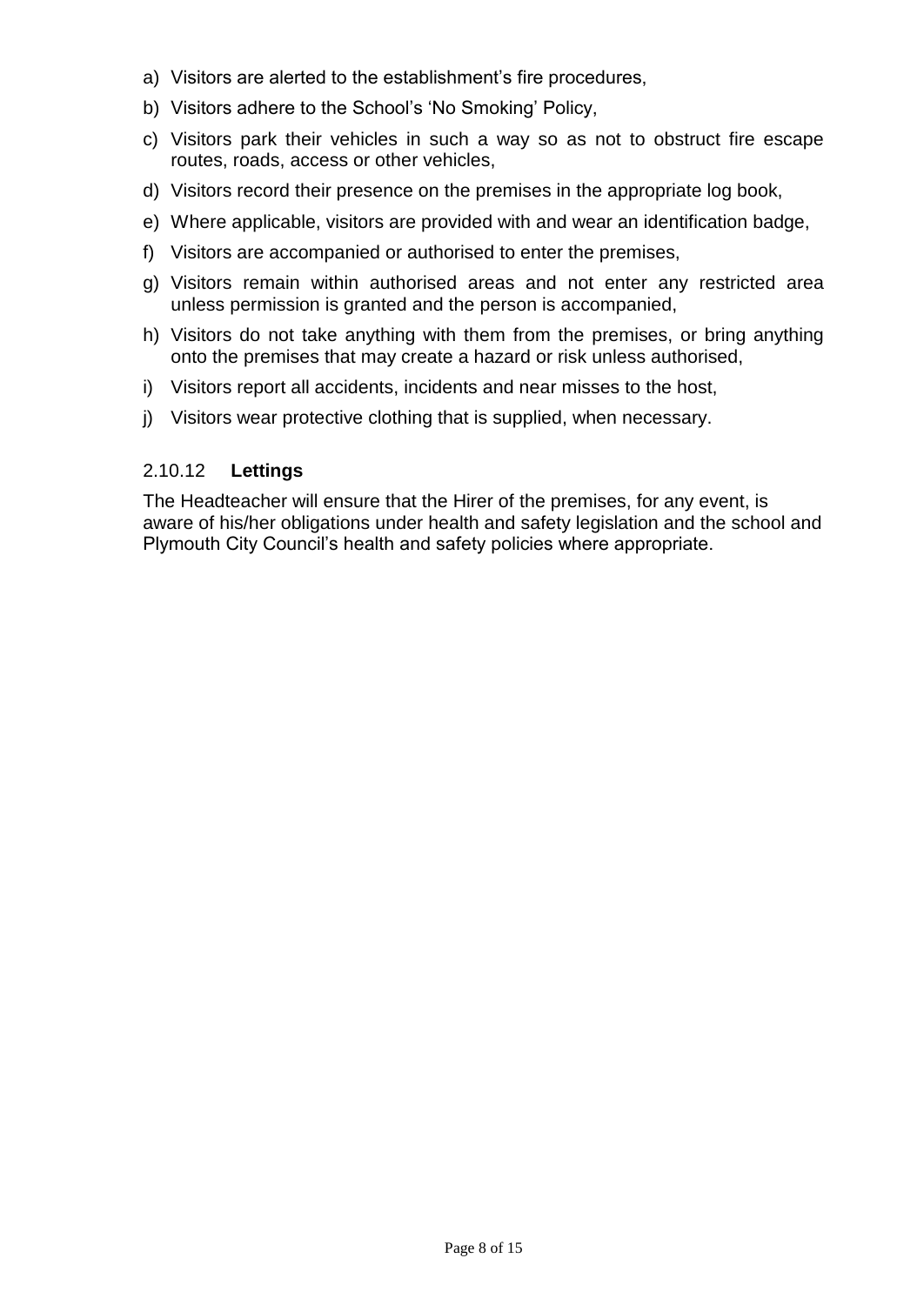#### **3.0 ARRANGEMENTS (SYSTEMS AND PROCEDURES)**

It is the responsibility of the Head Teacher to ensure so far as is reasonably practicable that the following arrangements are suitable and sufficient, are maintained and that all staff and pupils are aware of the arrangements. This responsibility is transferred to Interserve Education FM. Interserve Education FM is responsible for maintaining the design, maintenance and upkeep of the school systems in a safe and suitable condition.

These responsibilities will be confirmed by the Facilities' Manager in writing to the Governing Body each year.

#### 3.1 **Premises/Site/Workplace/Classroom/Office Etc.**

- a) Heating and lighting
- b) Cleanliness of all workplaces, good housekeeping, the removal of waste, storage of m1aterials, books and files etc.
- c) Room dimensions and space.
- d) Sanitary provisions (male/female, children's and disabled toilet facilities).
- e) Temperature of workplaces, the provision of thermometers.
- f) Condition of premises including floors etc.
- g) Workstations/desks and seating, use of computers etc.
- h) Facilities and arrangements for:
	- Provision of a wholesome supply of drinking water
	- Canteens/Rest Place
	- Pregnant and Nursing Mothers

#### 3.2 **RISK MANAGEMENT AND RISK/OTHER ASSESSMENTS**

- a) Health & Safety Executive Guidance on Risk Assessment.
- b) Specific Guidance and Codes of Practices,
- c) Health and Safety Information for activities e.g. off-site Activities.
- d) Identification of all significant Hazards and Risks within workplaces and completing the appropriate risk assessment forms.

#### 3.3 **ACCIDENT/INCIDENT REPORTING**

- a) The provision and location of accident records.
- b) Accident/incident report forms.
- c) PCC Guidance on Accident/Incident Reporting.
- d) Recording and reporting of all incidents of Violence and Aggression on staff.
- e) Reporting of Injuries, Diseases and Dangerous Occurrences Regulations 1995 (RIDDOR)

#### 3.4 **FIRST AID AND IT'S PROVISION IN THE WORKPLACE**

- a) Designated First Aiders (names displayed).
- b) Identified location of First Aid Boxes.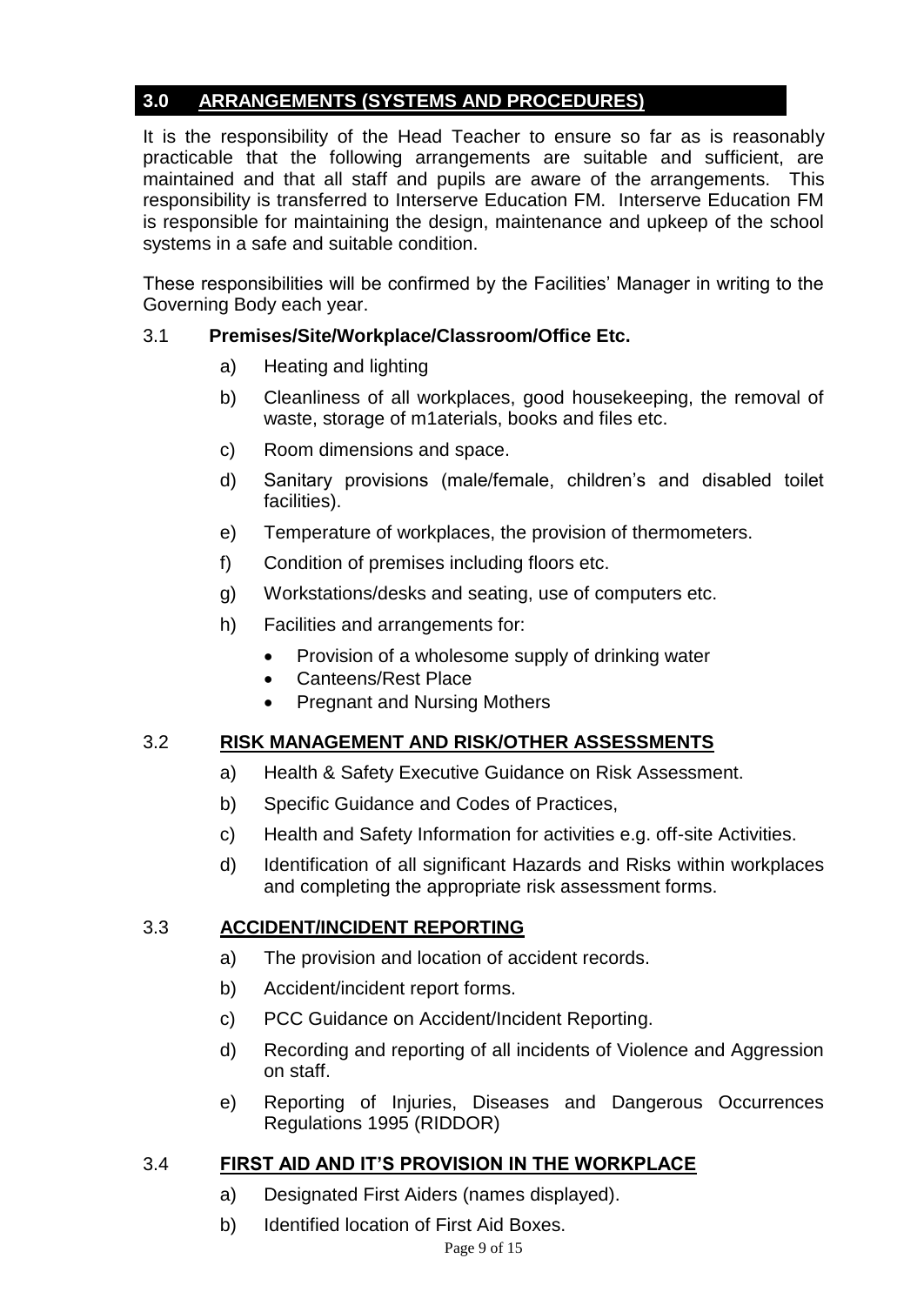- c) The contents of First Aid Boxes are complete and up to date.
- d) Training of First Aiders and/or Appointed Persons and ensuring that adequate numbers of first aiders or appointed persons are available.
- e) First Aid Room facilities (Medical room).
- f) Travelling First Aid Kits.

#### 3.5 **FIRE AND EMERGENCY PROCEDURES**

Please see separate School Fire Policy, Fire Risk Assessment, Fire and Emergency Plan and Premises Log Book..

#### 3.6 **SUBSTANCES HAZARDOUS TO HEALTH (COSHH) AND THEIR USE/STORAGE AT WORK**

- a) Provide a list of the hazardous substances including cleaning materials used.
- b) List of activities where COSHH might apply e.g. Science Lab, Technology Rooms, use of pesticides, cleaning products.
- c) Completing of COSHH Assessments.
- d) The School Science Service HAZCARDS.
- e) Personal Protective Equipment (PPE) and Clothing.
- f) Storage of hazardous substances and signage.

#### 3.7 **SECURITY OF PERSONS AND PREMISES**

- a) Security of Premises:
- b) Perimeter Fencing/Exterior lighting
- c) Burglar Alarm (externally monitored).
- d) Use of toughened glass and safety glazing.
- e) Identification of visitors.
- f) Signing In/Out procedures.
- g) Control of Access.
- h) Security Personnel on duty.
- i) Reception/waiting areas.
- j) Security Assessments of premises
- k) Installation and use of CCTV, neighbourhood watch schemes etc.

#### 3.8 **SAFETY IN KITCHENS**

- a) Safety of pupils/employees/kitchen staff.
- b) Food Hygiene.
- c) Responsibility for maintenance of premises and equipment.
- d) Restricted access.
- e) First aid arrangements, including accident/incident reporting.
- f) Safe systems of work.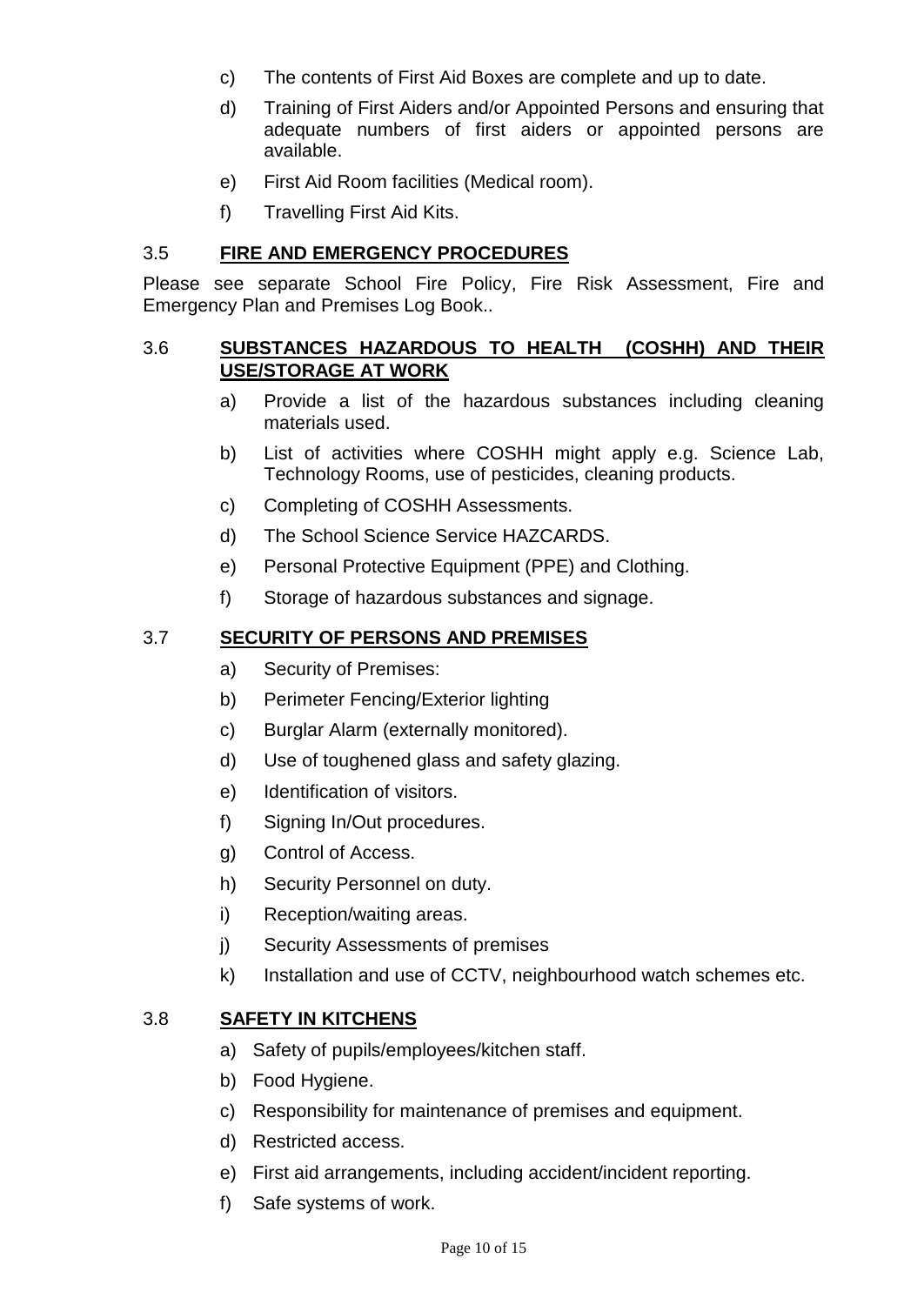- g) Lifting and handling of heavy and hot loads, liquids etc.
- h) Safe use of machinery, equipment and appliances within the areas.
- i) Removal of waste.
- j) Pest control.
- k) Use of knives.
- l) Condition of workplace, including floors etc.

#### 3.9 **CONTRACTORS AND THE CONSTRUCTION DESIGN AND MANAGEMENT REGULATIONS (CDM)**

- a) School guidelines for the Management of Contractors.
- b) Contractor is required to provide completed risk and other assessments including method statements before works are allowed to commence {Construction (Design and Management) Regulations}.
- c) Works are planned well in advance (where applicable) and health and safety issues have been addressed.
- d) Contractors are controlled and managed on site.
- e) Contractor is required to address the following:
- f) Protection of children
- g) Segregation of building works where possible.
- h) Safe use and storage of any machinery brought onto site.
- i) Guarding of site and machinery.
- j) Restricted Access to unauthorised persons including children.
- k) Requirement to use tools etc. of a voltage no greater than 110v

#### 3.10 **THE SAFE USE OF PESTICIDES**

- a) Limiting the use of pesticides and where appropriate using environmentally friendly and safer products.
- b) Ensuring that all pesticides used have been approved and have a recognised product number that has been awarded by DEFRA.
- c) Only competent, trained persons, employees etc. are allowed to use and apply pesticides and should hold certificates of competence to that effect and be authorised.
- d) Safe systems of work in place for;
	- Handling and Storage of pesticides.
	- Application of Pesticides.
	- The use of Personal Protective Clothing and equipment.
	- Disposal of surplus and unused Pesticides and containers.
	- COSHH Assessments.
	- Protection of employees, users, children, public and others.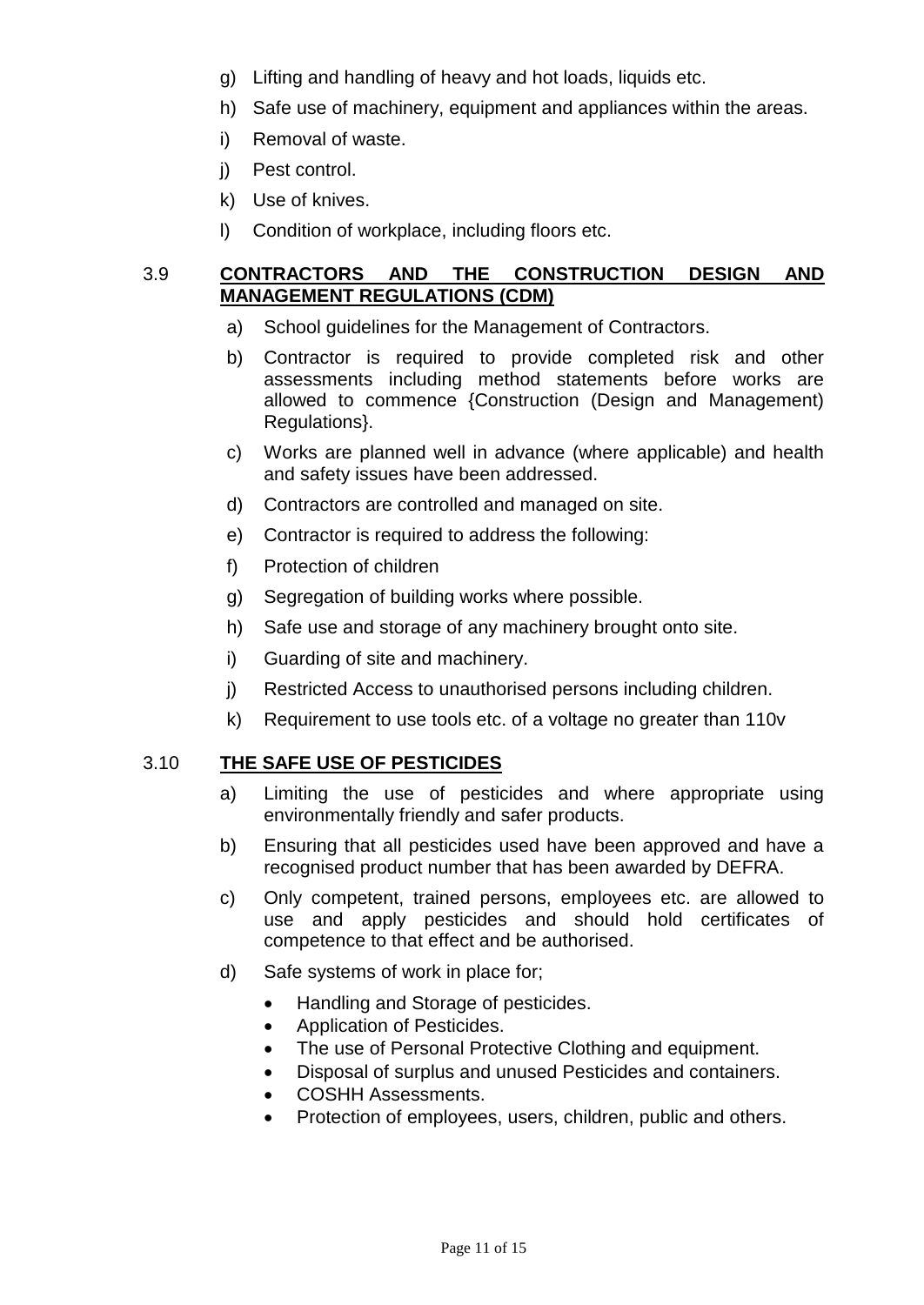#### 3.11 **ASBESTOS**

- a) Plymouth City Council's Asbestos policy must be followed.
- b) The management of asbestos in the workplace and premises including the identification and marking of known asbestos and its location (asbestos register).
- c) Monitoring of the condition of known asbestos in the workplace/premises including the removal or encapsulation of damaged unsealed asbestos etc.
- d) When asbestos removals are to take place ensuring that:
	- All work is undertaken and carried out by competent persons.
	- Using only HSE approved Asbestos Removal Contractors.
	- Records of Asbestos to be maintained at the workplace/site.

#### 3.12 **ELECTRICITY AT WORK**

- a) Ensure all portable electrical appliances are maintained in a safe condition and have been tested by a competent person e.g. electrician.
- b) Logging of all tests on portable electrical appliances in Electrical Appliances Log Book.
- c) Testing of fixed installations by competent persons.
- d) Undertaking daily visual inspections of electrical appliance before use.
- e) Implementing good cable management so as to prevent slips trips and falls and damage to equipment etc.
- f) Providing and using a Residual Current Device (RCD) where applicable.

#### 3.13 **WORK EQUIPMENT**

- a) Safe guarding of machines.
- b) Undertaking a Machinery/equipment inventory.
- c) Provide work equipment that is safe and properly maintained.
- d) Safe use of machinery.
- e) Carrying out risk assessments where appropriate.
- f) Providing adequate training for employees on work equipment, machinery etc.

#### 3.14 **STORAGE OF FLAMMABLE LIQUIDS**

- a) Containing and controlling the amount held in storage.
- b) Safety and Security of storage of flammable liquids.
- c) Providing a list of what is in storage.
- d) Where and how is it stored.
- e) Who has access and is access restricted to others e.g. children etc.
- f) Providing appropriate signage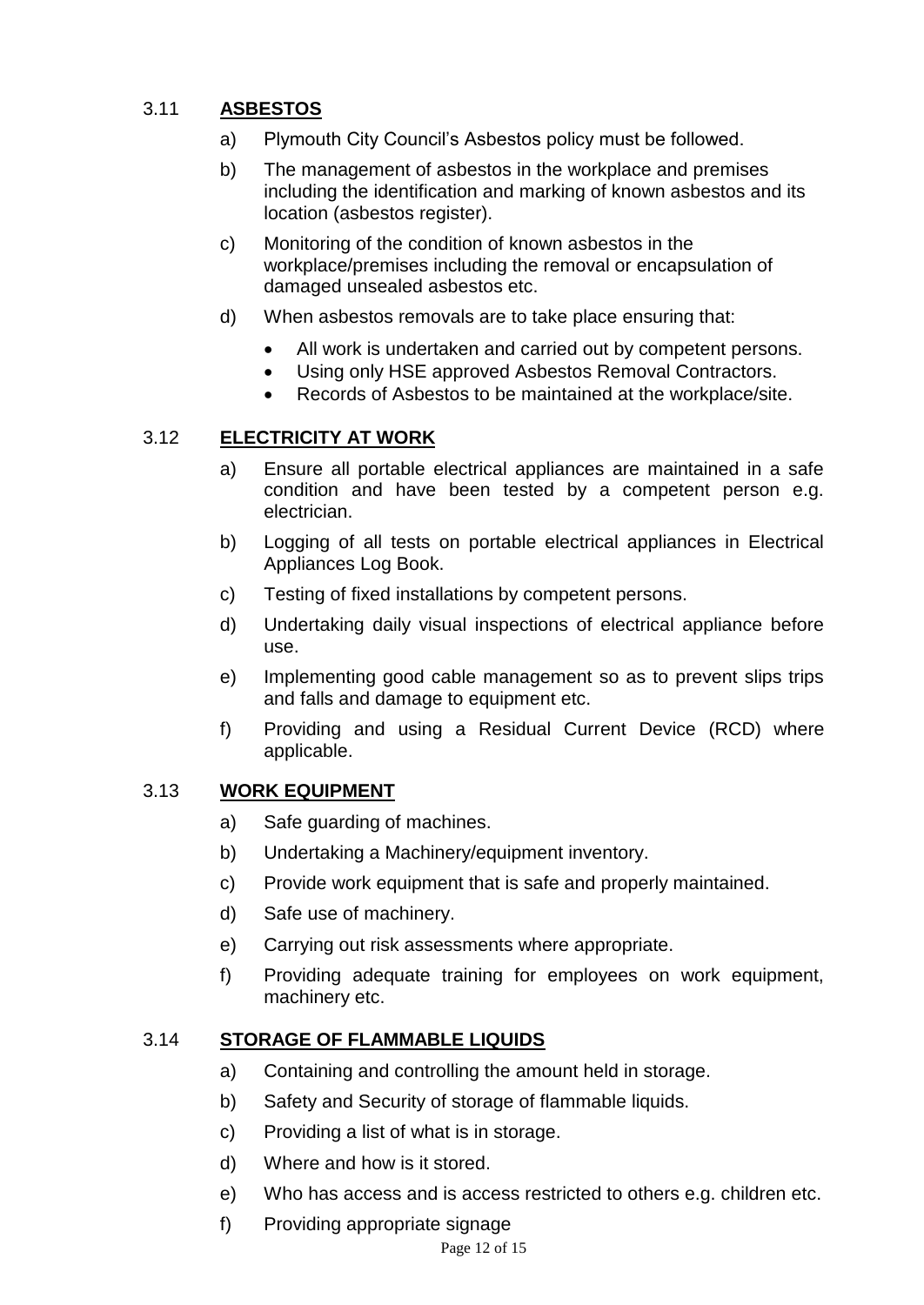#### 3.15 **SAFETY SIGNS**

- a) Displayed on each level of the premises, workplace.
- b) Signs comply with current legislation.
- c) Are recognisable and easy to understand.

#### 3.16 **IONISING RADIATION**

- a) Where applicable is a Radiation Protection Supervisor appointed?
- b) Safe storage, handling and use off including the removal of radioactive waste (School Science Service {CLEAPSS} Laboratory Handbook).

#### 3.17 **SWIMMING/THERAPY POOLS**

- a) Safe systems of work for both INDOOR/OUTDOOR pools.
- b) Cleanliness of water and facility and ensuring temperature is correct.
- c) Hygiene Legionella water quality, life saving equipment/supervision.
- d) First Aid equipment available.
- e) Restriction of animals (out door pools).
- f) Safe procedures and pool rules displayed where appropriate.
- g) Security of pool, including restricted access.
- h) Responsibility for cleaning the pool.
- i) Use of chemicals etc. within the pool environment, safe handling, storage, security etc.

#### 3.18 **SPORTS FACILITIES AND ACTIVITIES**

- a) Equipment and premises safety of use, clear written guidance and procedures.
- b) Supervision of activities.
- c) Rules for staff and other users of sports equipment and facilities.
- d) Training of employees.

#### 3.19 **MANUAL HANDLING AND LIFTING**

- a) Recognising what needs to be lifted, handled, carried etc. i.e. persons, static loads such as furniture etc.
- b) Who will carry this out?
- c) Undertaking Manual Handling Assessments.
- d) Training in correct lifting techniques.
- e) Safe systems of work.

#### 3.20 **USE OF DISPLAY SCREEN EQUIPMENT (DSE)**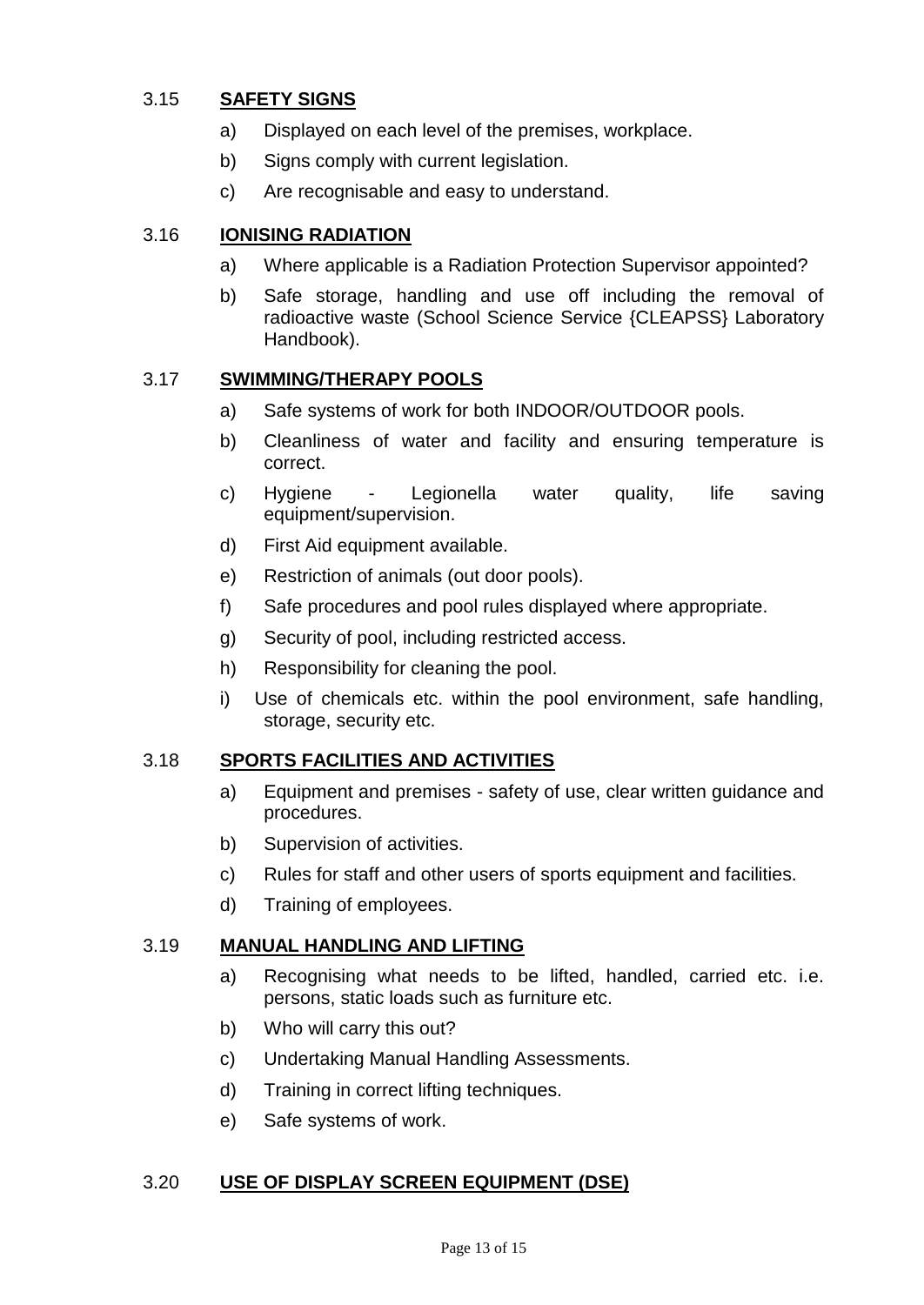- a) Undertaking DSE Assessments (information available from Corporate Health & Safety Team).
- b) Eye tests provision including the cost of basic corrective appliances i.e. spectacles
- c) Safe place of work, ergonomics including posture considerations etc.

#### 3.21 **SAFE USE OF VEHICLES**

- a) Speed restriction signs displayed.
- b) One way traffic system.
- c) Segregation of vehicles and pedestrians.
- d) Clearly marked parking bays and areas.
- e) School minibuses and coaches to be fitted with audible reversing alarms.
- f) Care whilst driving especially where children, elderly are present.
- g) Vehicles are road worthy, are taxed, insured and have a valid MOT etc.
- h) Ensure that drivers on school business have a valid driving licence for the categories of vehicle concerned.

#### 3.22 **ACCESS EQUIPMENT AND WORKING AT HEIGHTS**

- a) Visual inspection of steps, ladders and scaffold before use to ensure safety and integrity.
- b) Access to and work on some areas e.g. roofs and windows will be subject to a separate risk assessment and method of work statement.
- c) Access to equipment, high levels to be restricted to unauthorised and untrained persons.

#### 3.23 **GOOD HOUSE KEEPING**

- a) Clean and tidy premises.
- b) Maintenance programmes and procedures in place to deal with repairs, etc.
- c) Immediate clean-up of spills.
- d) Litter-free zone.
- e) External areas, grounds, play areas and equipment are safe for use.
- f) Promoting and maintaining a safe and healthy working environment.

#### 3.24 **COMMUNICATION**

a) Providing employees with information about the general duties under the Health and Safety At Work Act and specific legal requirements relating to their work (see Health and Safety Law Poster).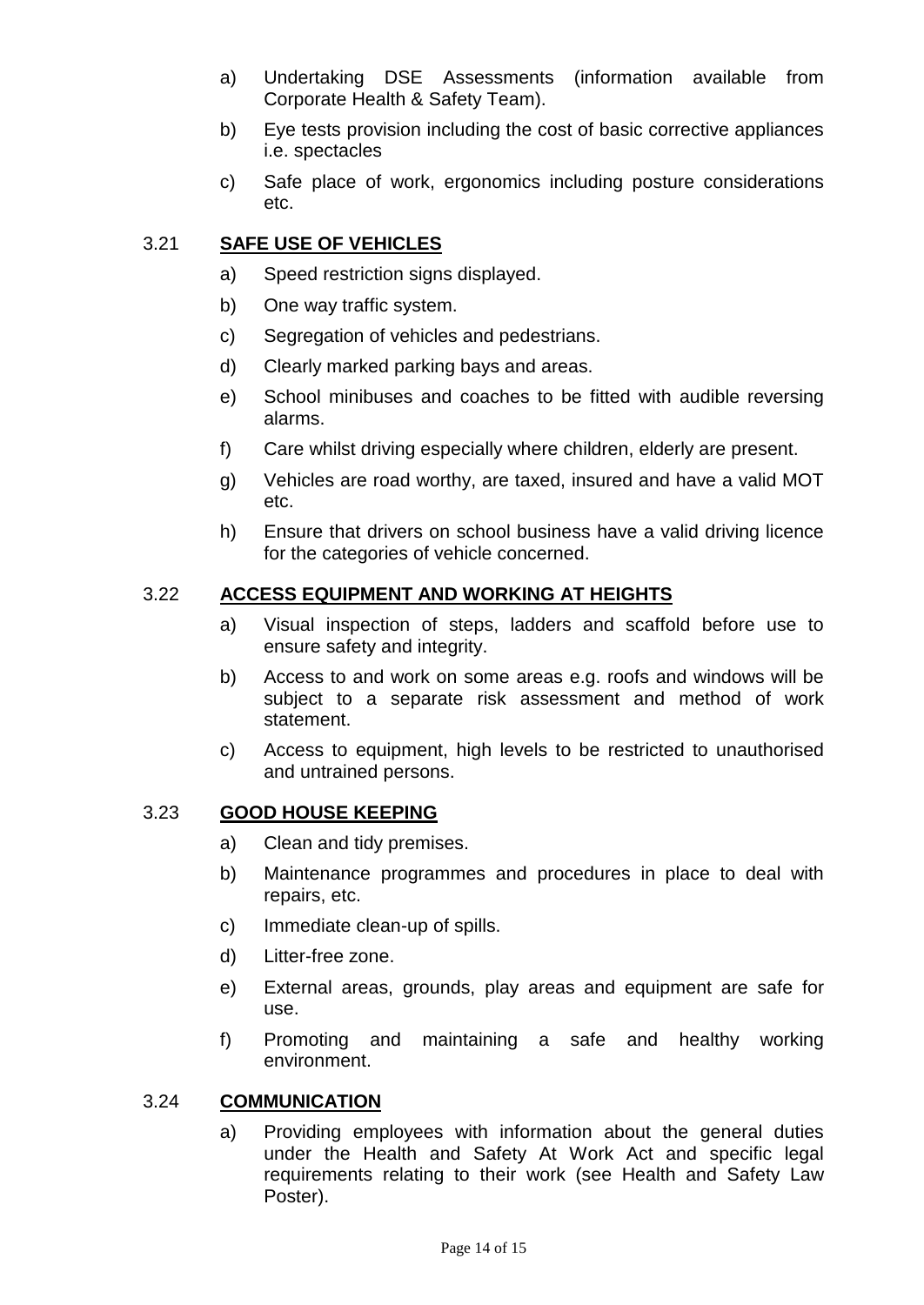- b) Employees will be given information about substances, plant, materials, machinery etc. which they come into contact with.
- c) Discussing with contractors before they start work on site, how they plan to do their job, whether they need the organisation's equipment to help them, whether they can operate in segregated areas or when the school is closed down and if not what hazards do they create for employees and vice versa.

#### 3.25 **TRAINING**

- a) Training employees, supervisors and mangers to enable them to work safely and carry out their health and safety responsibilities.
- b) Supervising employees as far as necessary for their safety especially young workers, new employees and employees carrying out unfamiliar tasks.

#### 3.26 **SAFETY AUDITS AND INSPECTIONS**

- a) Regular checks and inspections of the workplace, machinery, appliance, equipment and working methods etc. to be carried out by Managers etc.
- b) Corporate Healthy and Safety Advisers will carry out sample health and safety audits of health and safety management systems and workplaces.

#### **4.0 GENERAL**

Further advice and assistance can be obtained by contacting the Corporate Health, Safety & Wellbeing Team, Civic Centre floor 4, Plymouth PL1 2AA. Telephone: 312501, or e-mail: [healthandsafety@plymouth.gov.uk](mailto:healthandsafety@plymouth.gov.uk)